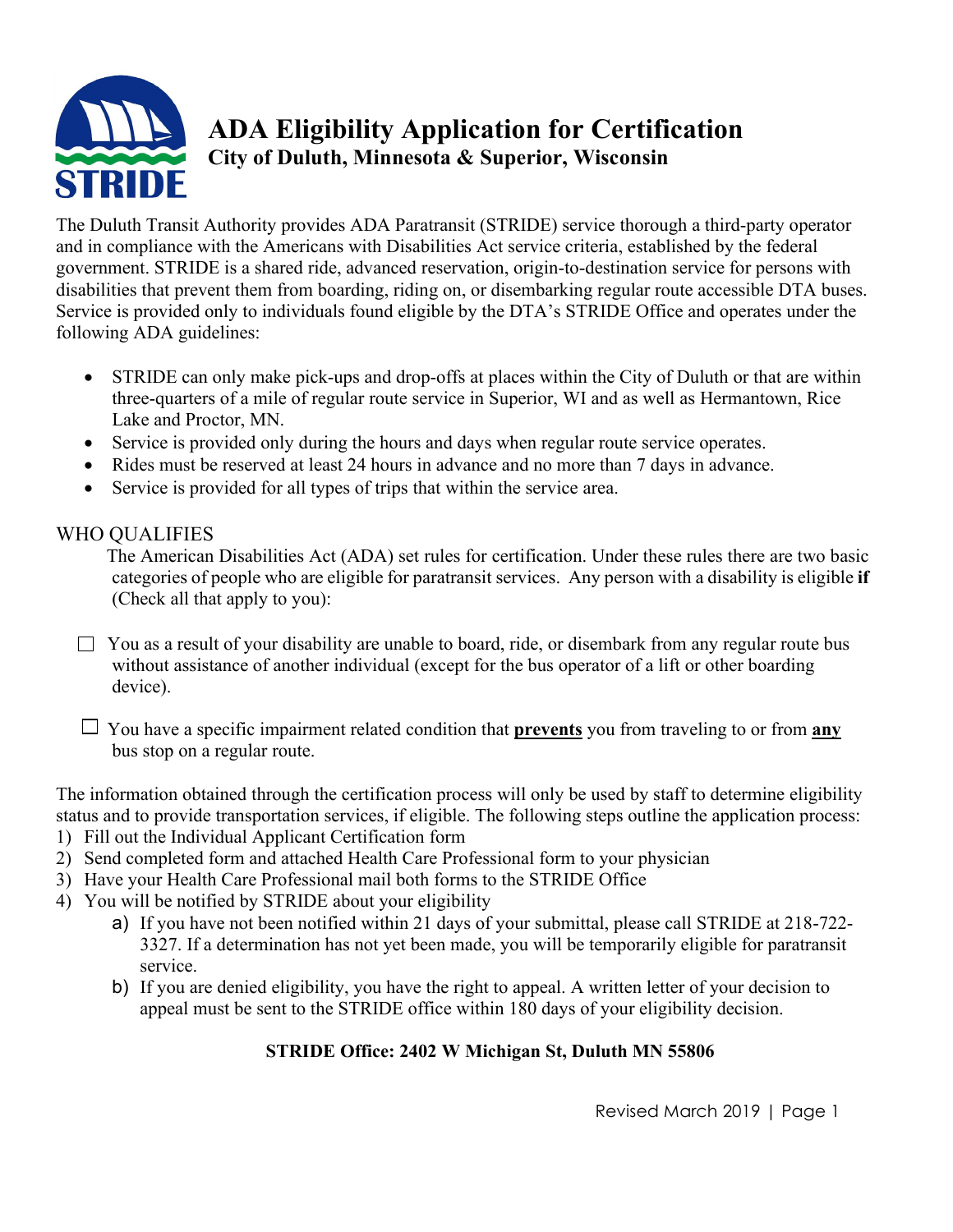# **Individual Applicant Certification Form**

Please complete ALL sections of this form. An incomplete application will be returned. The information you provide will help determine eligibility and transportation service needed. **All information will be kept confidential.**

## **Personal Information**

|                                                                                           |        | Middle Initial                         |
|-------------------------------------------------------------------------------------------|--------|----------------------------------------|
|                                                                                           |        |                                        |
|                                                                                           |        |                                        |
|                                                                                           |        |                                        |
| (If different from mailing address)                                                       |        |                                        |
|                                                                                           |        |                                        |
|                                                                                           |        |                                        |
| Email address (if available)                                                              |        |                                        |
| Check one:                                                                                | $\Box$ | New Application $\Box$ Recertification |
| <b>Additional Contact Information</b>                                                     |        |                                        |
|                                                                                           |        |                                        |
|                                                                                           |        |                                        |
| If someone assisted you in completing this form please provide the following information: |        |                                        |
| Name                                                                                      |        |                                        |
|                                                                                           |        |                                        |
| <b>Travel Information</b>                                                                 |        |                                        |
| Can you get to this bus stop by yourself? $\Box$ Yes $\Box$ No $\Box$ Sometimes           |        |                                        |
| If no, why not?                                                                           |        |                                        |
|                                                                                           |        |                                        |

**Disability Information**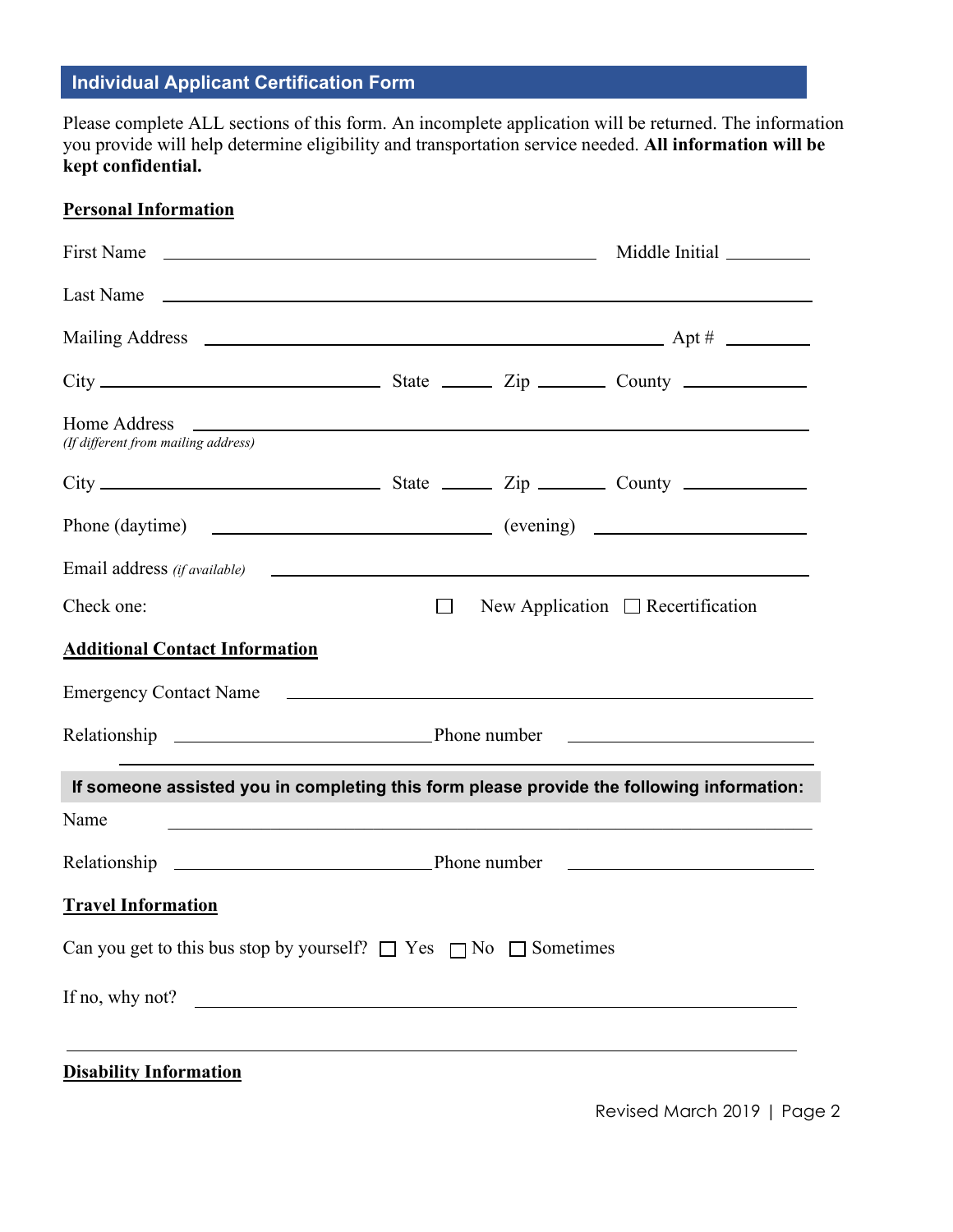Do you have a cognitive or physical disability that, some or all the time, causes you to be unable to get on, ride or get off the regular route bus by yourself, without the help of another person? Yes  $\Box$ 

 $No \square$ (If yes, explain below)

|                          |              |                  | Does your health condition or disability change from day to day in a way that affects your ability to use |
|--------------------------|--------------|------------------|-----------------------------------------------------------------------------------------------------------|
| the regular route bus?   |              |                  |                                                                                                           |
| $\Box$ Yes               | $\square$ No | $\Box$ Sometimes |                                                                                                           |
| If "yes" please explain: |              |                  |                                                                                                           |
|                          |              |                  |                                                                                                           |

Which of these mobility aids do you currently use when traveling? Please check all that apply:

| $\Box$ Powered Wheelchair*  |
|-----------------------------|
| $\Box$ Scooter              |
| $\Box$ Crutches             |
| $\Box$ Communication Device |
|                             |
|                             |

*\*Wheelchair means a three or more wheeled mobility device* If you checked wheelchair or scooter pleas provide the following information:

What is the total combined weight of you and your wheelchair or scooter? lbs.

What is the width of your wheelchair or scooter? inches

What is the length of your wheelchair or scooter? inches

STRIDE Operators are unable to perform the duties of Personal Care Attendants (PCA). Will you need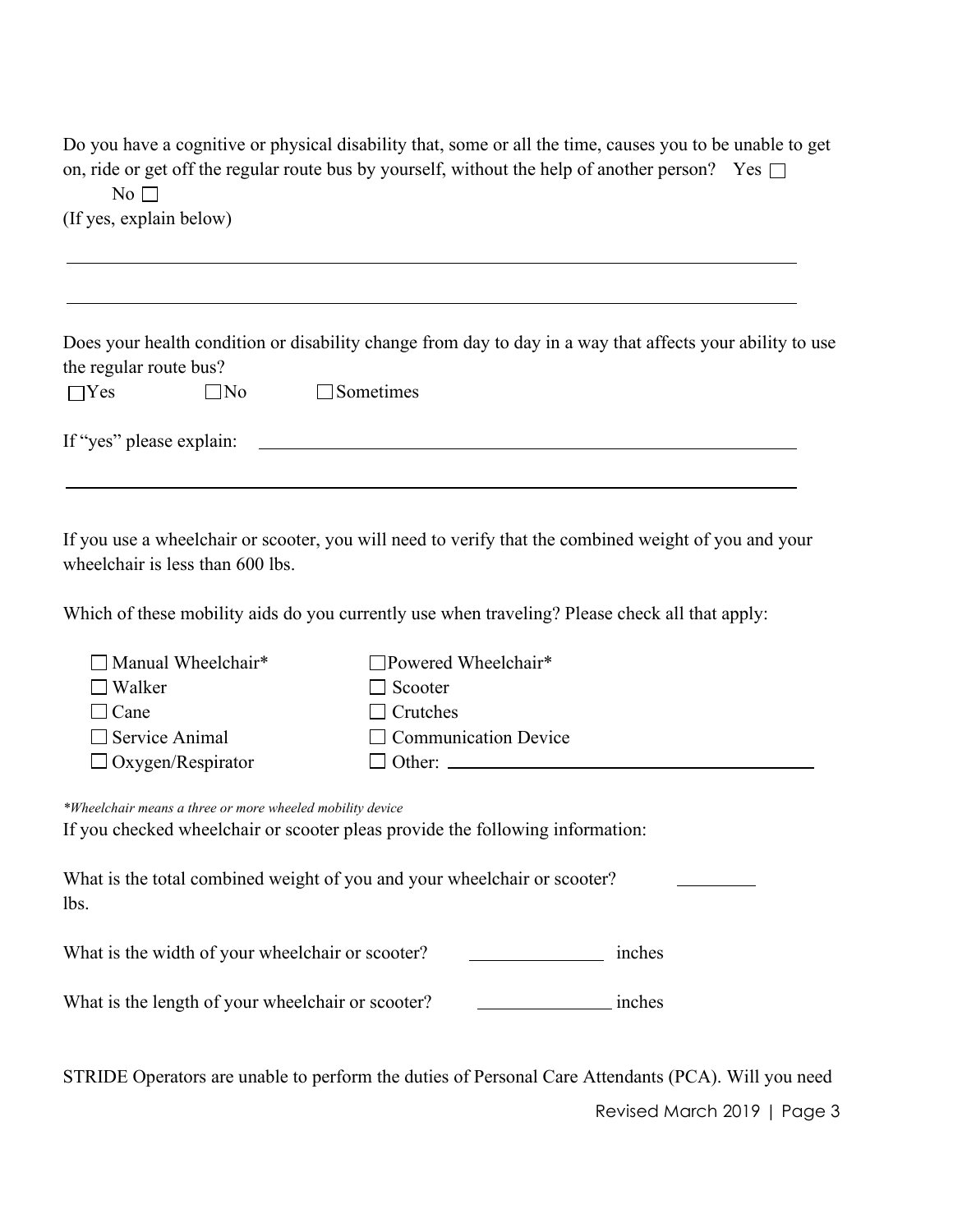to travel with a PCA or someone to assist you when you use STRIDE? Yes, sometimes  $\square$  Yes, always  $\square$  No  $\square$ 

#### **Functional Ability**

What best describes your functional ability to use the regular route bus on your own? Please check all that apply:

|                                                                                                                | I can get to and from a bus stop if the distance is less than one block            |            |           |  |
|----------------------------------------------------------------------------------------------------------------|------------------------------------------------------------------------------------|------------|-----------|--|
|                                                                                                                | I can get to and from a bus stop only if there are curb-cuts and level sidewalks   |            |           |  |
|                                                                                                                | I can use the regular route bus if I am going someplace I go all the time          |            |           |  |
| I have difficulty understanding or remembering all the things I would have to do to use a<br>regular route bus |                                                                                    |            |           |  |
|                                                                                                                | I cannot use the regular route bus by myself                                       |            |           |  |
|                                                                                                                | Can you find your way to a bus stop if someone shows you once?                     | $\Box$ Yes | $\Box$ No |  |
| Can you walk up/down a gradual hill?<br>$\Box$ Yes<br>$\Box$ No                                                |                                                                                    |            |           |  |
| Can you see/detect curbs, ramps and other drop off areas?<br>$\Box$ Yes<br>$\Box$ No                           |                                                                                    |            |           |  |
| $\Box$ Yes<br>Can you get on and off a regular bus?<br>$\Box$ No                                               |                                                                                    |            |           |  |
|                                                                                                                | Can you ask for, understand and follow travel directions?<br>Yes<br>N <sub>0</sub> |            |           |  |
|                                                                                                                |                                                                                    |            |           |  |

If you answered "no" to any of the previous questions please provide further explanation: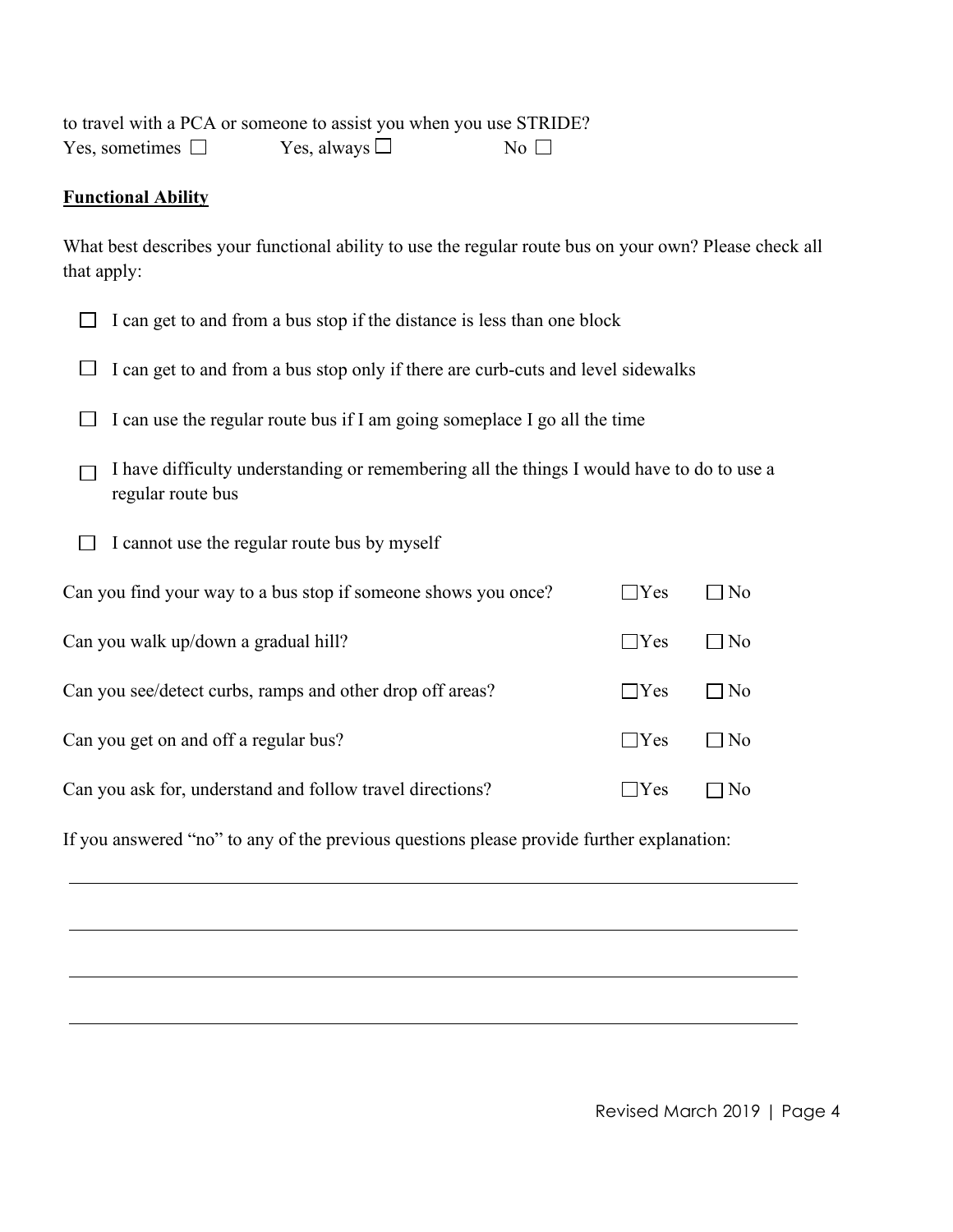## **Certification of Applicant**

I understand the information I provided on this application is true and correct to the best of my knowledge. The purpose of this application is to determine if I am eligible to use STRIDE services, or if at times I can ride the regular route bus. I understand that falsification of information could result in a loss of STRIDE services.

I also understand that STRIDE is a shared service and operates alongside the regular route bus. This means trips can occur only within the city of Duluth and within a <sup>3</sup>/4 mile radius of routes in Superior, Wisconsin and Proctor, Minnesota. Additionally, STRIDE vehicles can only operate during times the regular route buses are operating.

| (Signature of Applicant or Guardian)                | Date |  |
|-----------------------------------------------------|------|--|
| Person completing application IF NOT the applicant: |      |  |
| Name                                                |      |  |
| Signature                                           | Date |  |
| Phone                                               |      |  |

#### **Release of Information**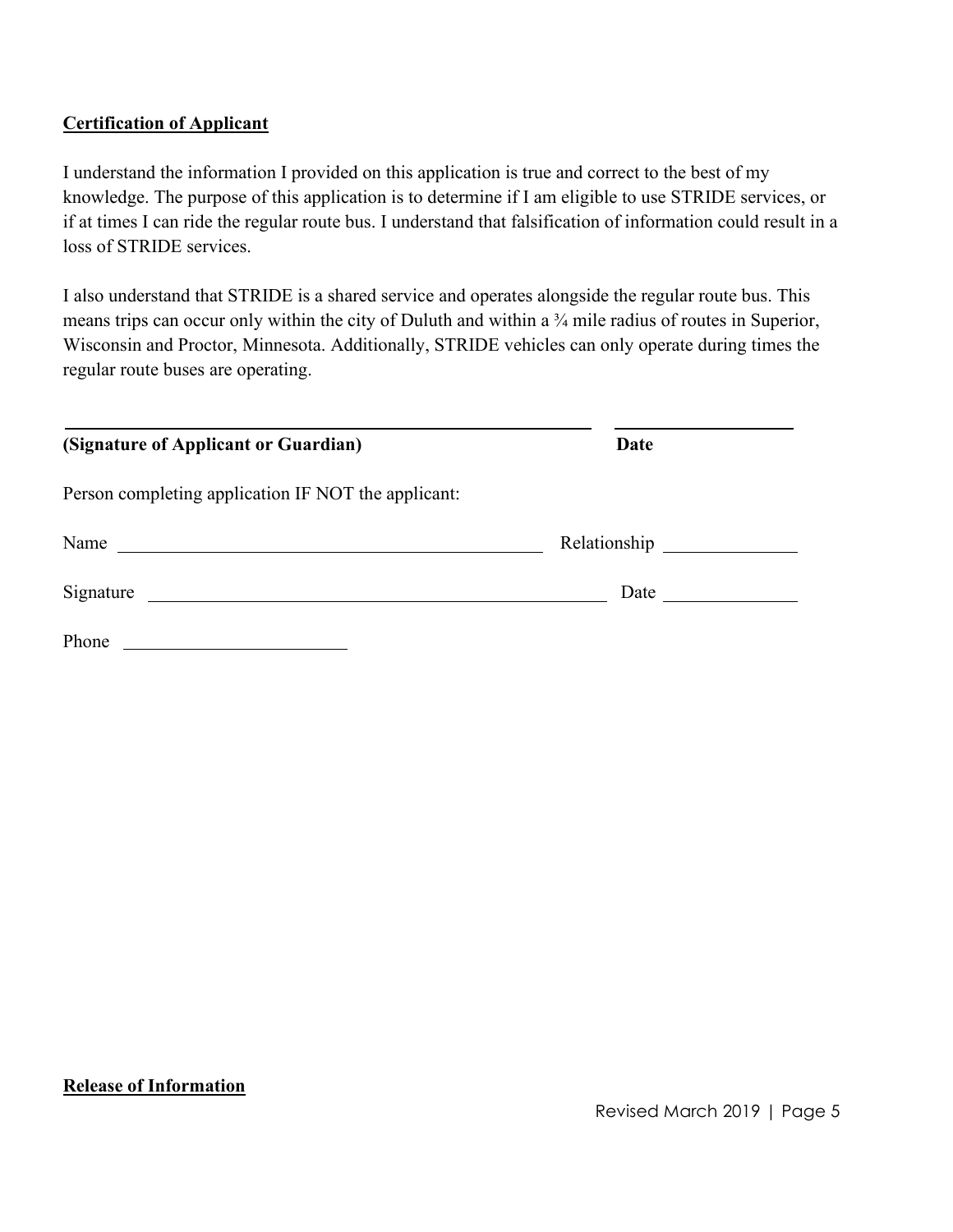Disability verification by a qualified professional does not guarantee eligibility for STRIDE service but it can play a major role in the eligibility determination process. This application requires you to contact your physician and have them submit your application along with the completed Healthcare Professional Form. However, once your application is received, additional information may be required for the DTA to make a final eligibility decision.

This form is used to release your protected health information as required by federal and state privacy laws. **Your authorization allows the DTA to contact your healthcare professional ONLY IF additional information is needed to determine eligibility.** You can revoke this authorization at any time by submitting a written request to the DTA. Revoking this authorization will not affect any action taken prior to receipt of your written request.

#### **Statement of Release**

I understand that the medical information requested is confidential and will not be shared with any other person or agency, with the possible exception of another transit provider or transportation program to facilitate travel. I authorize the release of any and all medical records and/or information by the professional listed below to the Duluth Transit Authority for the express purpose of determining my eligibility for STRIDE service.

| (Authorization Signature of Applicant or Guardian)                                                                                                                                                                             |  | Date |  |
|--------------------------------------------------------------------------------------------------------------------------------------------------------------------------------------------------------------------------------|--|------|--|
| Printed Name                                                                                                                                                                                                                   |  |      |  |
| Name of Professional 2008 and 2008 and 2008 and 2008 and 2010 and 2010 and 2010 and 2010 and 2010 and 2010 and 2010 and 2010 and 2010 and 2010 and 2010 and 2010 and 2010 and 2010 and 2010 and 2010 and 2010 and 2010 and 201 |  |      |  |
|                                                                                                                                                                                                                                |  |      |  |
|                                                                                                                                                                                                                                |  |      |  |
| Phone Number                                                                                                                                                                                                                   |  |      |  |

## *This authorization expires one year from date of authorization*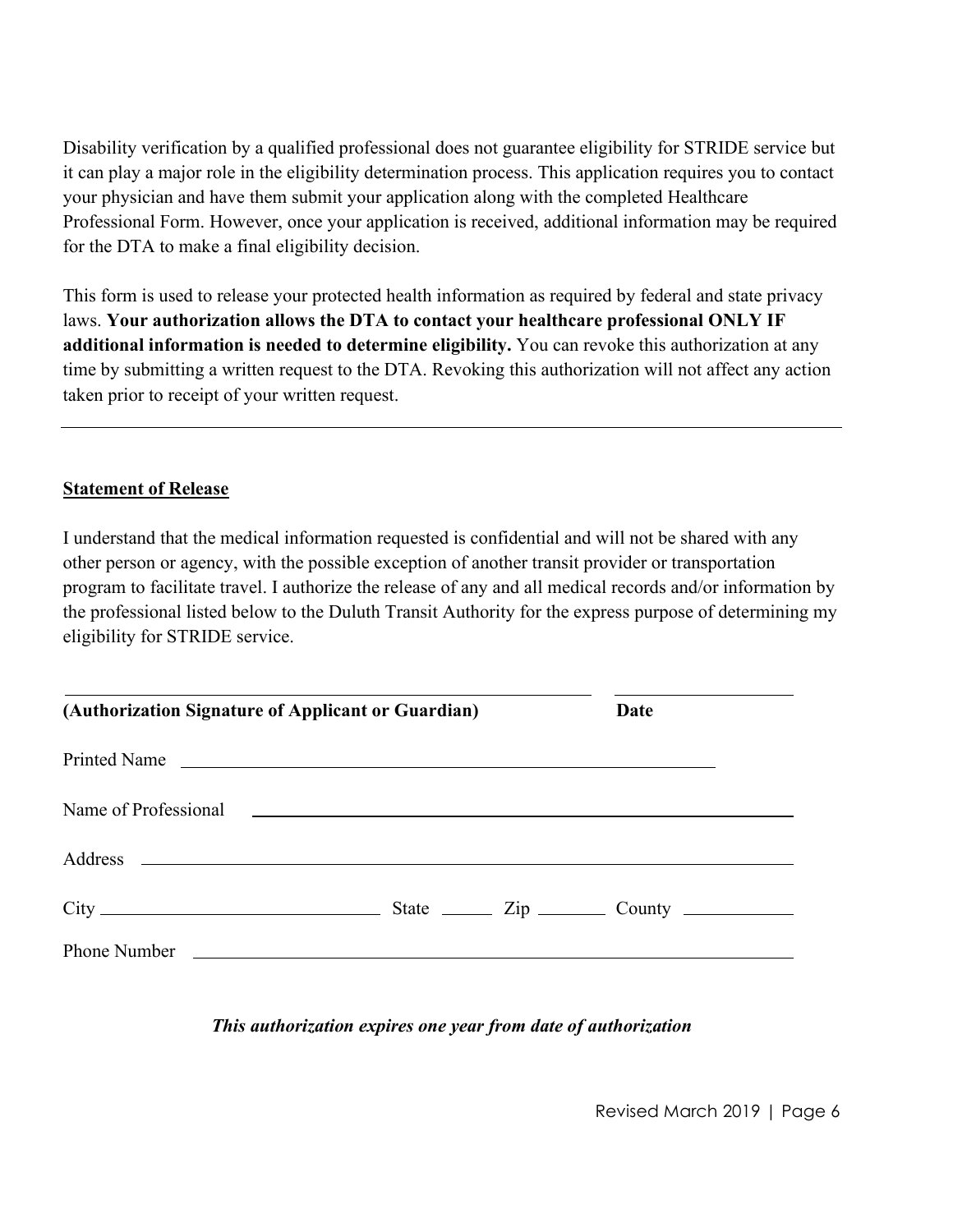### **Healthcare Professional Form**

**To the Applicant – Please have this page completed by your physician before mailing your application to the DTA. If this page is not completed and signed by a professional the application will be returned to you and processing will be delayed. It is important to note that the professional should be familiar with your disability AND your ability or inability to travel on a DTA regular route bus.** 

**To the Professional** – ADA regulations state that persons are eligible for paratransit service if, because of a disability or medical condition, they are physically or cognitively unable to independently use accessible public transit service. ADA paratransit eligibility is not based on the person's lack of knowledge of bus service, distance from bus service, ability to drive, language ability or age. By providing this information you confirm that you are familiar with the applicant's disability AND their ability or inability to travel on a DTA regular route bus.

| Name of Applicant                                                                                                      | DOB. |
|------------------------------------------------------------------------------------------------------------------------|------|
| Please describe the medical diagnosis, physical or cognitive disability which <b>PREVENTS</b> the applicant            |      |
| from using a regular route accessible bus service. Explain in what ways it prevents the use of a regular<br>route bus. |      |
|                                                                                                                        |      |

| Is this condition temporary? No $\square$ Yes; $\square$ |  |  | for: $\Box$ 4 mos. $\Box$ 6 mos. $\Box$ 12 mos. |  |
|----------------------------------------------------------|--|--|-------------------------------------------------|--|
|----------------------------------------------------------|--|--|-------------------------------------------------|--|

It is my professional opinion that the applicant, the same of the set of the set of the set of the set of the set of the set of the set of the set of the set of the set of the set of the set of the set of the set of the se the applicant: (Check all that apply)

- A. Has a specific impairment related condition which prevents the applicant from traveling to and from any DTA bus stops?  $\Box$  Yes  $\Box$  No
- B. If the person were at a bus stop, would they with the help of the operator be able to board, ride on, and disembark an accessible bus?  $\Box$  Yes  $\Box$  No
- C. The person, as a result of a physical (including a vision impairment) or mental impairment, is unable to get on a bus; ride on a bus; or get off buses which are accessible and useable by individuals without such disabilities and without the assistance of another individual (except the operator of a wheelchair lift or other boarding assistance device).

 $\Box$  Yes  $\Box$  No